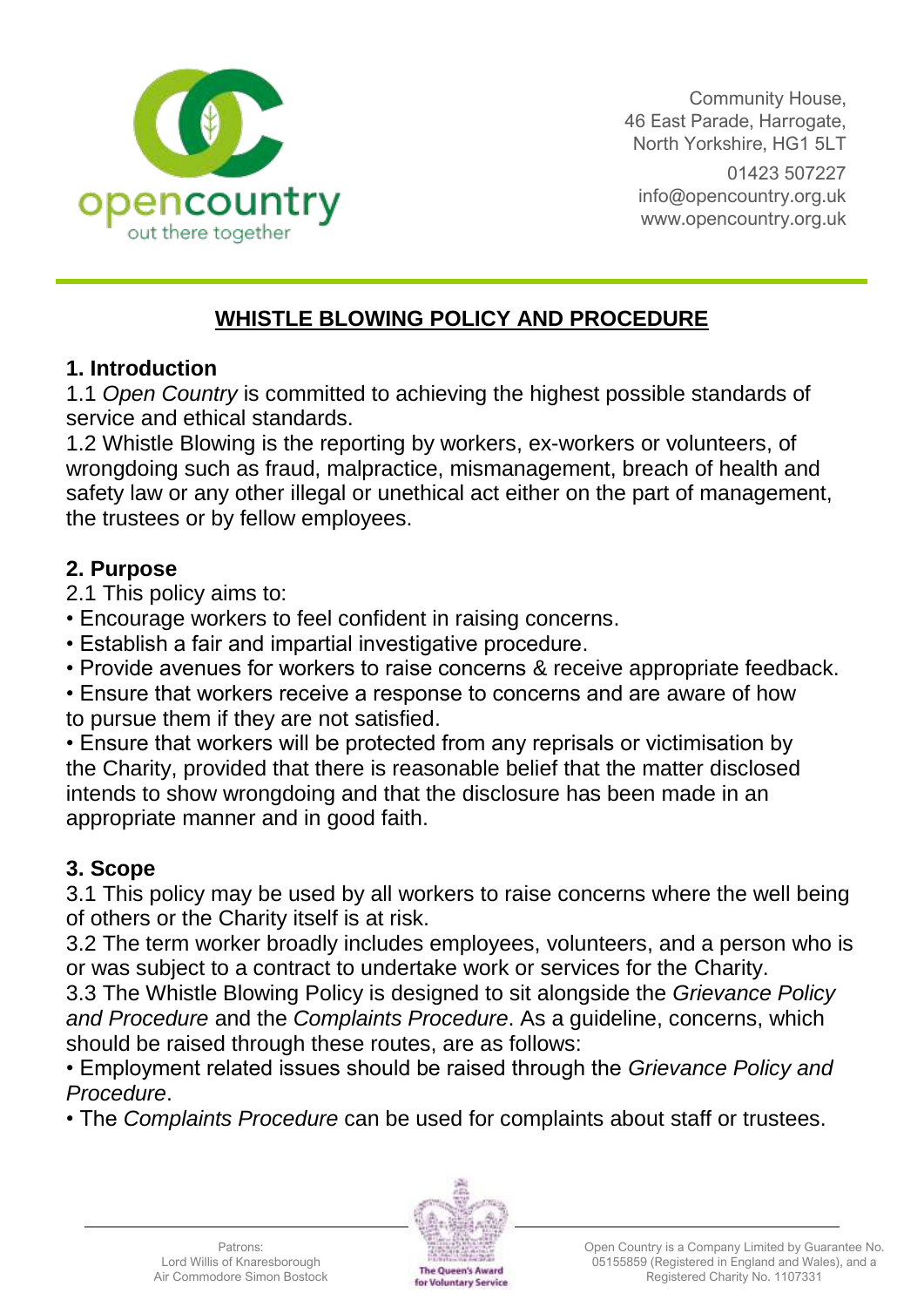### **4. Equal Opportunities**

4.1 The whistle blowing procedure must always be applied fairly and in accordance with employment law and our *Equality, Diversity & Inclusion Policy*.

#### **5. Responsibilities**

5.1 Open Country is responsible for maintaining fair, consistent and objective procedures for matters relating to whistle blowing.

5.2 The trustees have overall responsibility for the internal organisation, control and management of the Charity.

#### **6. Timing**

6.1 The whistle blowing procedure should normally be conducted within the timescales laid down in this document. However, if there is a valid reason to do so, timescales can be varied. If this is initiated by management, the employee should be given an explanation if this occurs and informed when a response or meeting can be expected. Delays should not normally exceed 10 working days.

#### **7. What to raise concerns about**

a) That a crime has been committed, is being committed, or is likely to be committed.

b) That a person has failed, is failing, or is likely to fail to comply with any legal obligation to which they are subject, for example a breach of contract.

c) That a miscarriage of justice has occurred, is occurring, or is likely to occur.

d) That the health and safety of an individual has been, is being, or is likely to be endangered.

e) That the environment has been, is being or likely to be damaged.

f) That information tending to show any of a) to e) above has been concealed or is likely to be deliberately concealed.

#### **8. Open Country assurances to workers**

8.1 To ensure workers have the right to disclose a concern.

8.1.1 Workers have the right to disclose a concern/issue if the Charity does not deal with the matter. However, the duty of fidelity is implied by the law in every contract of employment and prohibits employees from disclosing employers' confidential information, unless it is in the public interest that information is disclosed or unless the Charity fails to properly consider or deal with the issue. 8.2 To protect workers.

8.2.1 If a worker makes a disclosure on one or more of the matters listed above and they have a reasonable belief that the concern is real and they are acting in good faith, the worker will not suffer any detriment, even if after investigation it transpires that the concern is unfounded. Open Country will not tolerate the harassment or victimisation of any worker raising a genuine concern.

8.2.2 If a worker requests that their identity is protected, the Charity will not disclose it unless required to do so in law. If the situation arises where the

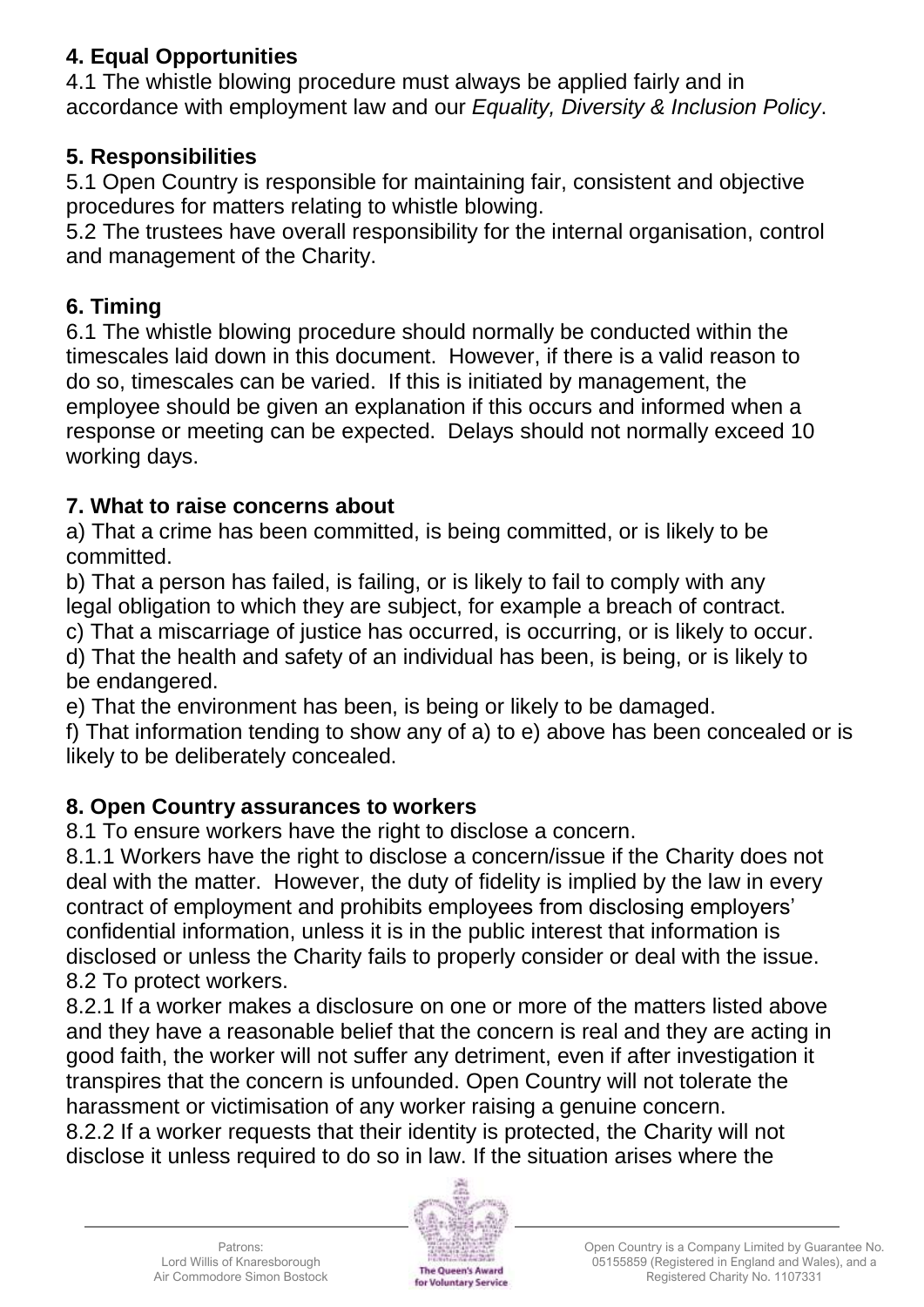Charity is unable to resolve the concern without revealing the workers' identity (for instance because the workers' evidence is needed in court), the Charity will discuss with the worker how the matter should proceed. However, it must also be stated that if a worker chooses not to disclose their identity it will be much more difficult for us to look into the matter or to protect their position or to give them feedback. Accordingly, while we will consider anonymous reports, it will be impossible to apply all aspects of this policy for concerns raised anonymously.

### **9. Internal procedure**

## **9.1 Stage one - notification**

9.1.1 The worker (the *Representer)* raising the concern should do so orally or in writing to their line manager or to the Chair of Trustees. The Representer has the right to have the matter treated confidentially.

9.1.2 If the line manager or the Chair of Trustees believes the concern to be genuine and that it is appropriate to use the Whistle Blowing procedure, the manager should contact an Assessor, to be drawn from Social Services. 9.1.3 If the Representer feels unable to raise their concern with their line manager or the Chair of Trustees in the first instance, they may contact the Assessor directly. If this occurs, the Representer will be asked to explain why they feel unable to raise the concern with their line manager or the Chair of Trustees.

# **9.2 Stage two – the meeting**

9.2.1 The Assessor will interview the Representer within ten working days, in confidence, or earlier if there is an immediate danger to loss of life or serious injury and will:

• Obtain as much information as possible from the Representer about the grounds for the belief of malpractice;

• Consult with the Representer about further steps which could be taken;

• Inform the Representer of appropriate routes if the matter does not fall within the Open Country Whistle Blowing Procedure;

9.2.2 At the interview with the Assessor, the Representer may be accompanied by a friend or a work colleague. The Assessor may be accompanied by a note taker.

# **9.3 Stage three – the outcome**

9.3.1 Within ten working days of the interview, the Assessor will recommend to the Chair of Trustees or Chief Officer one or more of the following:

- The matter be investigated internally by the Charity.
- The matter be investigated by the external auditors appointed by the Charity.
- The matter be reported to the Police.
- 9.3.2 The grounds on which no further action is taken may include:

• The Assessor is satisfied that, on the balance of probabilities, there is no evidence that malpractice has occurred, is occurring or is likely to occur;

• The Assessor is satisfied that the Representer is not acting in good faith;

• The matter is already (or has been) the subject of proceedings under one of the Charity's other procedures or policies;